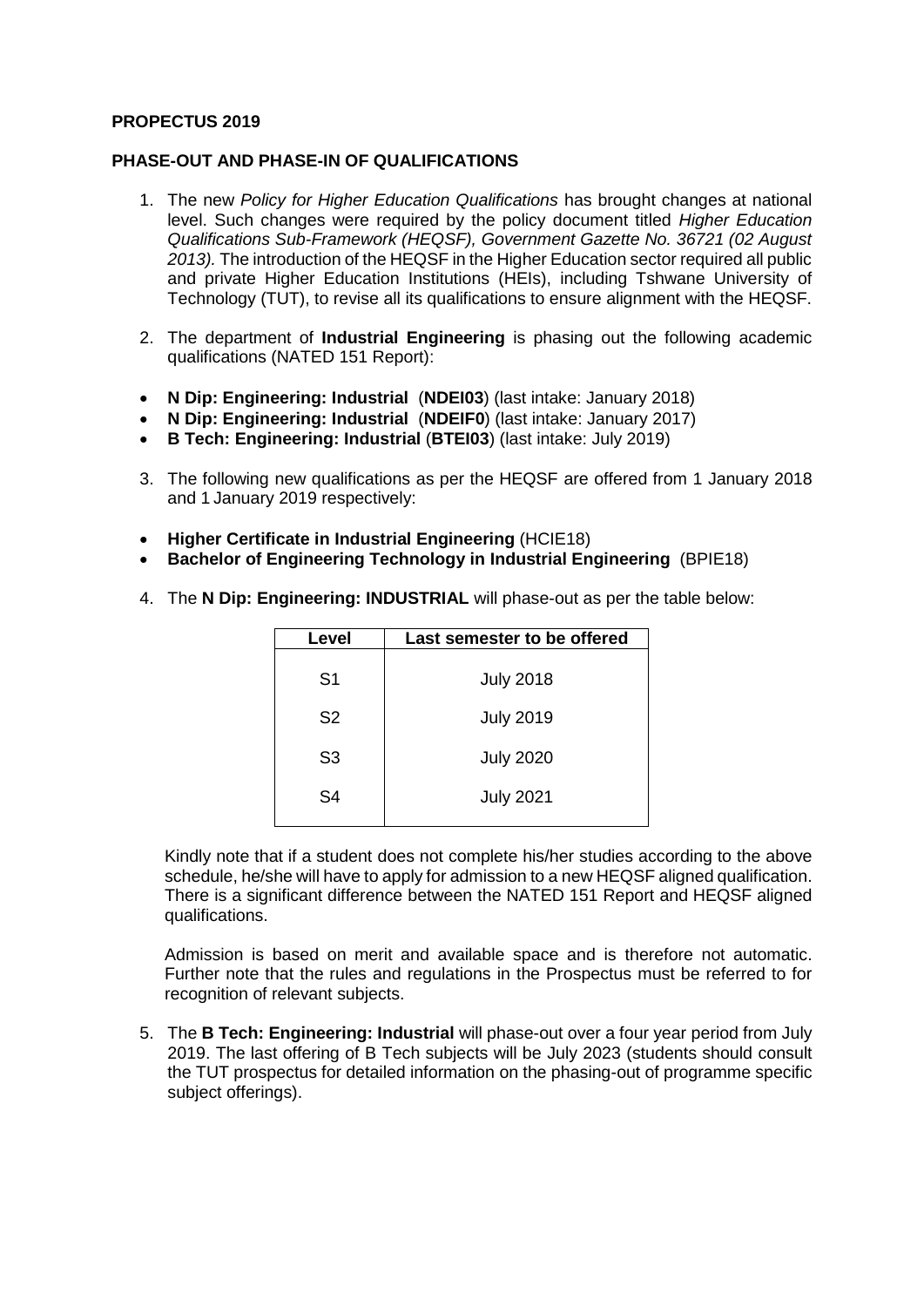6. The following options are available for articulation from the NATED 151 qualifications to the HEQSF aligned qualifications for recognition of subjects:

# 6.1 **MODULE/SUBJECT RECOGNITION FROM NDEIF0/NDEI03 TO HCIE18**

| <b>NDEIFO/NDEI03</b>                                               | HCIE <sub>18</sub>                          |
|--------------------------------------------------------------------|---------------------------------------------|
| Engineering Communication I (EGN101T) or                           | Communication Skills (COM105X)              |
| <b>Engineering Communication (Extended) I</b><br>(FPEGN01/FPEGNR1) |                                             |
|                                                                    |                                             |
| Quality Assurance II (QAS201T)                                     | Quality systems and process                 |
|                                                                    | improvements (QSP115C)                      |
| Qualitative Techniques I (QTQ101T)                                 | Statistics (STT115C)                        |
| Engineering Work Study I (EWK121T)                                 | <b>Engineering Work Systems for Process</b> |
|                                                                    | Planning (EWP115C)                          |
| Mechanical Engineering Drawing I (MDR101B)                         | Engineering Graphics (EGR115C)              |

## 6.2 **MODULE/SUBJECT RECOGNITION FROM NDEI03/NDEIF0 TO BPIE18**

| NDEI03                                           | BPIE <sub>18</sub>                         |
|--------------------------------------------------|--------------------------------------------|
| Engineering Communication I (EGN101T)            | Computer Literacy (COL105X)                |
| Engineering Work Study I (EWK121T) +             | Industrial Work Systems (IWS105B)          |
| Engineering Work Study II (EWK221) +             |                                            |
| <b>Facility Layout and Materials Handling II</b> |                                            |
| (FLM201T)                                        |                                            |
| Operational Research III (ORS321T)               | Operational Research (OPR216B)             |
| Mechanical Engineering Drawing I (MDR101B)       | Engineering Graphics (EGC105B)             |
| Production Engineering I (PEI111T)+              | Production Engineering (PRE206B)           |
| Production Engineering II (PEI221T)              |                                            |
| Mathematics I (MAT171T) and Mathematics II       | <b>Engineering Mathematics I (EMA105B)</b> |
| (MAT271B)                                        |                                            |
| Mechanical Manufacturing Engineering I           | Production and Automation (PAA206B)        |
| (MME101T) + Mechanical Manufacturing             |                                            |
| Engineering II (MME201T)+ Automation III         |                                            |
| (ATM301B)                                        |                                            |
| Qualitative Techniques I (QTQ101T)               | Probability and Statistics (PAS216B)       |
| <b>Industrial Engineering Systems Design II</b>  | System Engineering (SYE307B)               |
| (IED201T)                                        |                                            |
| Quality Assurance II (QAS201T) +                 | <b>Quality Engineering and Management</b>  |
| Quality Assurance IV (QAS401T)                   | Systems (QMS307B)                          |
| Costing II (CSG201T) + Industrial Accounting III | <b>Engineering Business Management</b>     |
| (IAC301T)                                        | (EBM307B)                                  |
| Mechanics I (MHC101T)                            | Mechanics (MEC105B)                        |

| <b>NDEIF0</b>                                                                                                              | BPIE <sub>18</sub>                  |
|----------------------------------------------------------------------------------------------------------------------------|-------------------------------------|
| <b>Engineering Communication (Extended) I</b><br>(FPEGN01/FPEGNR1)                                                         | Computer Literacy (COL105X)         |
| Mechanical Engineering Drawing (Extended) I<br>(FPMDR01/FPMDR1)                                                            | Engineering Graphics (EGC105B)      |
| Mathematics (Extended) I (FPMAT04/<br>FPMATR4) and Mathematics II (MAT271B)                                                | Engineering Mathematics I (EMA105B) |
| <b>Mechanical Manufacturing Engineering</b><br>(Extended) I (FPMME01/FPMMER1) +<br>Mechanical Manufacturing Engineering II | Production and Automation (PAA206B) |